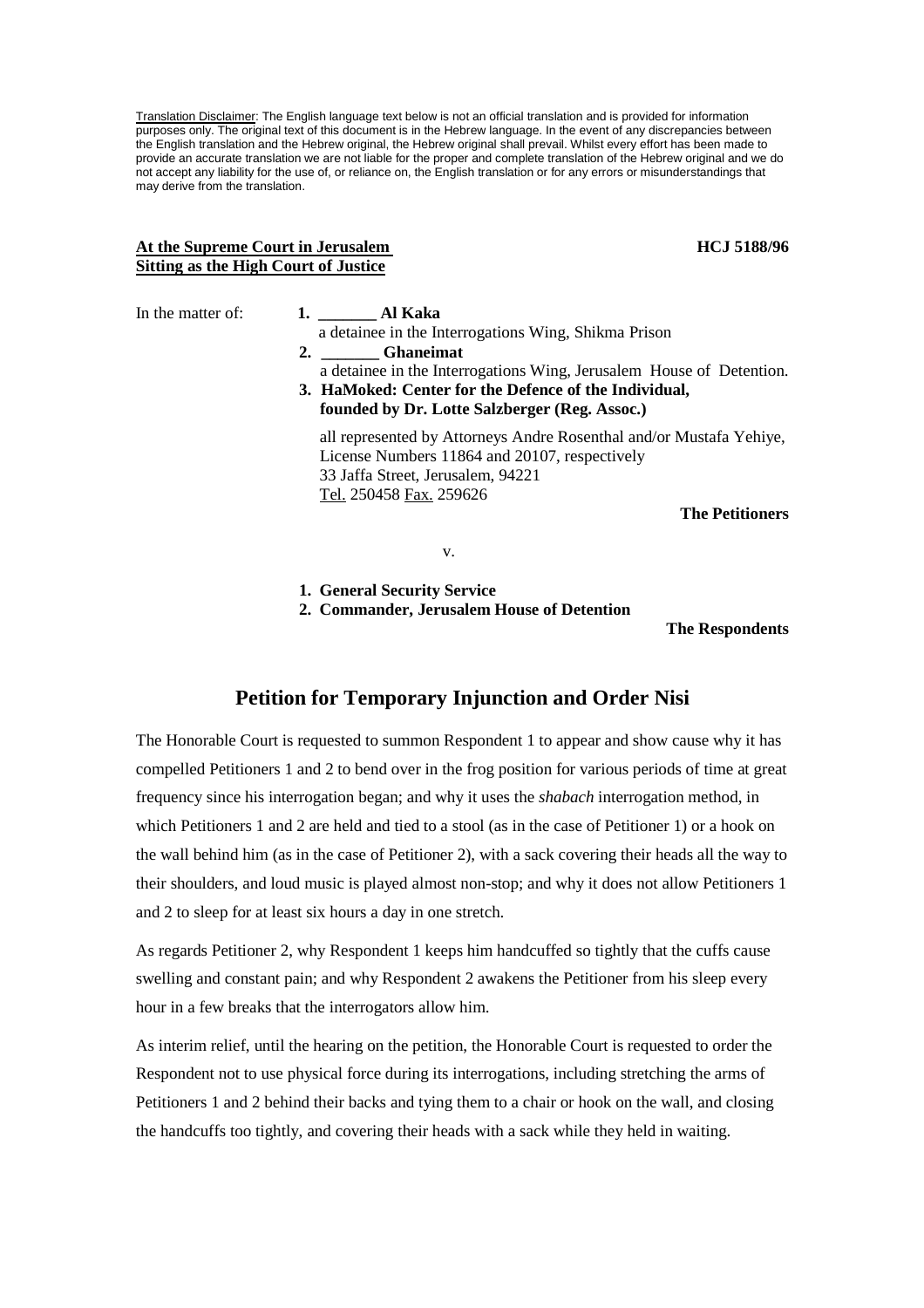The Honorable Court is also requested to hear the matter in an expedited manner.

The Honorable Court is further requested to summon the Petitioners for the hearing on the petition.

### **The grounds for the petition are as follows**:

 1. A. Petitioner 1, a third-year student at a college in Ramallah, was arrested on 5 July 1996, and has been held since 15 July or 16 July 1996 in the interrogation wing of Shikma Prison. From the day he was arrested, 5 July, to the time he was transferred to Shikma Prison, a period of ten days, the Petitioner was not interrogated.

B. As stated, the interrogation of the Petitioner began only after he had been taken to the interrogation wing of Shikma Prison. His interrogation is being conducted on two levels. One, exhausting the Petitioner by depriving him of sleep and by holding him, before he is taken into the interrogation room, in the painful *shabach* position. Two, using physical force during the interrogation, by forcing him to kneel in the frog position for various lengths of time and at great frequency when he enters the interrogation room.

C. In *shabach,* the Petitioner sits on a low chair, his hands cuffed behind his back, his arms pulled behind him, one crossing over the back of the low chair and the other under, so that, together with the stretching, he is placed in an uncomfortable position that, as time passes, causes physical pain and suffering. Because his hands are tied, he is unable to move, and as time passes, his muscles hurt more and more. The Respondent places a sack made of heavy material on his head, so that the natural openings for air are blocked, causing an increasing sense of suffocation and heat; the feeling of suffocation is especially felt during Israeli summer days. Simultaneously, the guards play loud music in an area where a number of detainees, including the Petitioner, are held while waiting to be interrogated.

D. In the interrogation room, the Respondent often makes the Petitioner kneel in the frog position for various lengths of time. When the Petitioner refused, the interrogator forces him. On 18 July 1996, when he gave a statement to his attorney, the Petitioner related that he had refused to kneel and the interrogator had removed him from the interrogation room, tied him to the wall, apparently to a noose, and ordered him to stand. This took place following about three consecutive days of interrogation and waiting, during which he was not allowed to sleep, except for a short amount of time, the length of which the Petitioner does not recall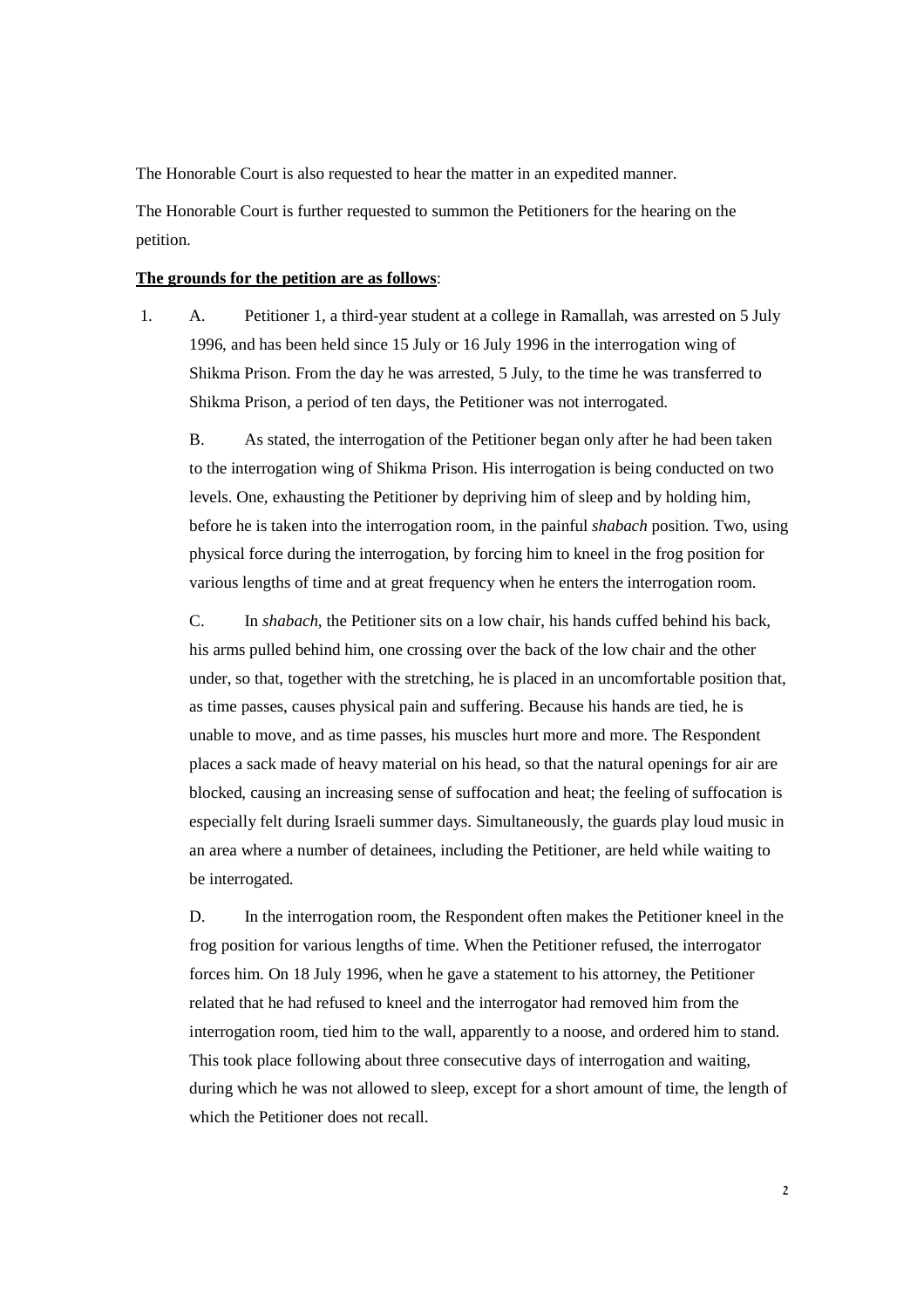E. The Respondent has also deprived the Petitioner of sleep from the time he arrived in the interrogation wing of Shikma Prison.

F. The Petitioner is given an extremely short, and insufficient, amount of time to eat.

G. The interrogators assume that the Petitioner "knows" why he is being questioned, and did not tell him the suspicions against him, if such exist, and only made a general statement regarding "membership", without adding any details. They also contend that he is a "nationalist."

H. The Petitioner's affidavit is attached hereto and is marked P/1.

2. A. Petitioner 2, a resident of Surif , Hebron District, has been detained since 2 July 1996 and has been interrogated in the interrogations wing of the Jerusalem house of detention.

B. The interrogators use the *shabach* method, described above, in a slightly different manner: the Petitioner's arms are stretched behind his back, tied to a hook on the wall behind him, and not to the small chair itself.

C. The interrogators allow the Petitioner to sleep every other day between two to three hours at a time, but the prison guard wakes up the Petitioner almost every hour.

D. The Petitioner's hands are swollen and hurt from being handcuffed too tightly. An interrogator gave the Petitioner a piece of material to place under the cuffs to relieve the pain a bit, but the material was given to him after the injury had occurred, and his hands are still swollen and continue to hurt.

E. The interrogators use the *gambaz* method, in which the Petitioner kneels on his toes in the frog position for about five minutes at a time, for about ten times. The Petitioner has back pains, inflammation of the spine, and rheumatism; he informed his interrogators about these ailments, but to no avail.

F. The Petitioner has showered once a week since he was arrested. He was not given shampoo and was not provided a change of clothes, not even underwear.

G. The Petitioner asked to be checked by a physician, but his request was not granted.

H. The Petitioner had been arrested in the past and was held in administrative detention in 1988, 1991, 1994, and 1995.

3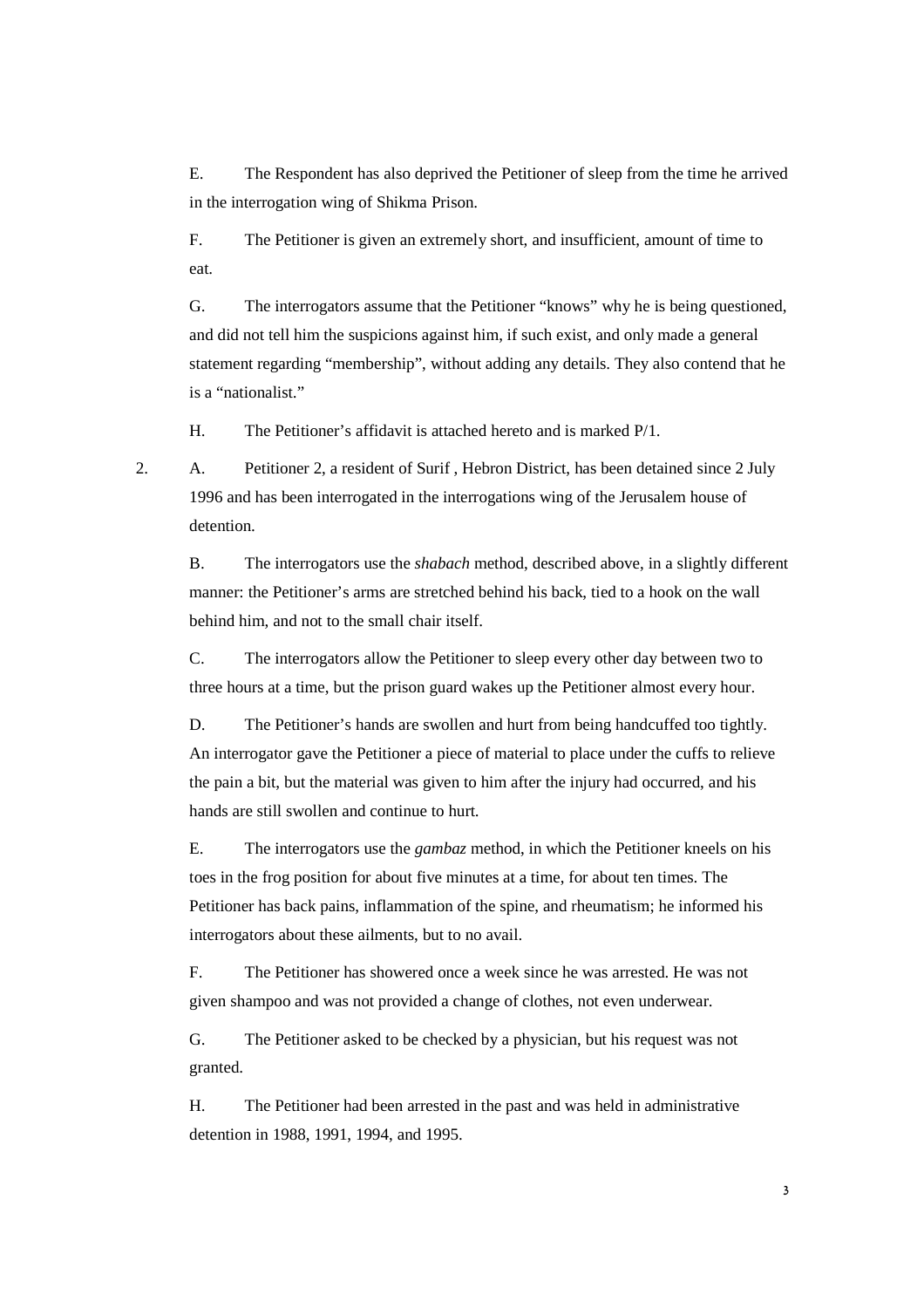- I. The Petitioner's affidavit is attached hereto and is marked P/2.
- 3. Petitioner 3 is a non-profit society, whose purpose is to aid persons who fall victim to acts of violence, maltreatment, or are denied fundamental rights by state authorities (including local authorities), particularly persons needing assistance in submitting complaints to the authorities, and to safeguard fundamental rights in any other manner, for example by filing suit, including petitions to the Supreme Court sitting as the High Court of Justice, either in the name of the person claiming his rights have been violated or as a pubic Petitioner.
- 4. Before delineating the legal grounds for the petition, we should mention that, when a petition was filed on 12 July 1996 (and was resubmitted on 14 July 1996 because of a technical problem), the Respondent agreed that interrogation of the Petitioners would be conducted without using the *shabach* position. It was agreed that, if it were necessary to bind the Petitioners' hands behind their backs, their arms would not be stretched and would not be crossed between the back of the chair.

The Respondent also agreed that it would not place a sack on the Petitioners' head.

A copy of the letter of Attorney Blass, and a copy of the consent request to postpone the day set for the hearing, in which the Respondent agrees not to use the sack, are attached hereto and marked P/3 and P/4, respectively.

5. The Petitioners contend that in the case of Petitioner 1, the Respondent routinely uses the methods described above without any necessity.

The Petitioner was arrested on 5 July 1996. He was taken to an interrogation facility about ten or eleven days afterwards. The Respondent's explanation why it is "necessary" to use physical violence against the Petitioner is unacceptable because the said Respondent believed that it was possible to wait a relatively long time before beginning the interrogation. That is, the Respondent itself believes that there is no urgency in the interrogation.

6. The Petitioners contend that holding Petitioners 1 and 2 in the painful *shabach* position and preventing them from sleeping, along with the violent interrogations they undergo in the interrogation rooms, combine exhaustion and violence, in violation of the law.

The use of the kneeling position in the interrogation room is absolutely forbidden.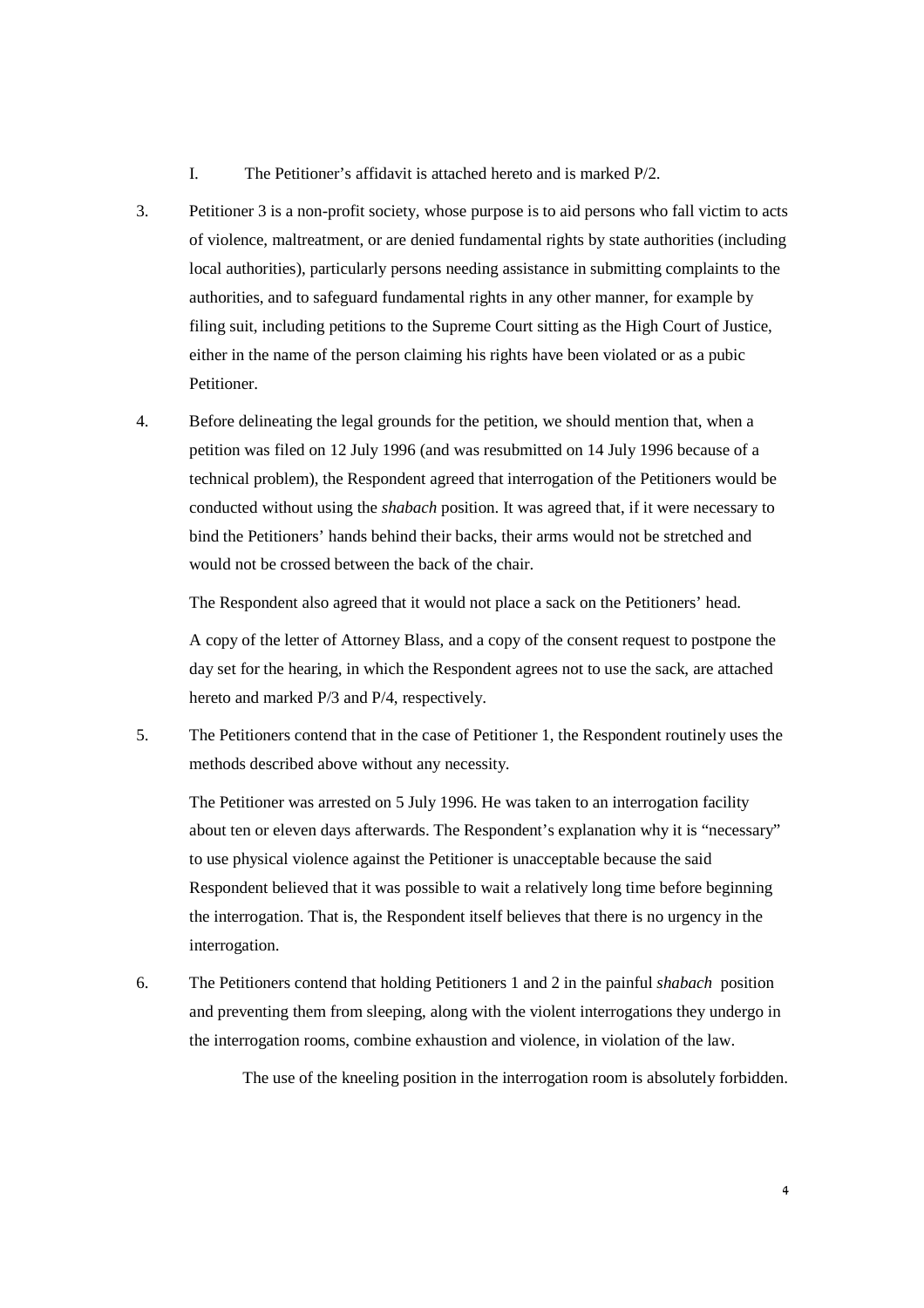The excessive tightening of the handcuffs on the wrists of Petitioner 2 exceeds the interrogators' authority. It is indisputable that detainees, every detainee, may be handcuffed, but the tightening of handcuffs in a manner that causes continuous pain and suffering must cease immediately.

- 7. The Petitioners refer to Section 277 of the Penal Law, 5737 1977, which prohibits the use of force or violence against a person under interrogation. The state expressed its disgust toward the used of physical force against detainees, whatever the kind of interrogation, when it ratified, on 4 August 1991, the Convention against Torture and Other Cruel, Inhuman, or Degrading Treatment or Punishment.
- 8. The Petitioners further request to anticipate a possible contention of the Respondent regarding the defence of necessity in regard to some of the interrogation conditions described above that are carried out prior to the Petitioner entering the interrogation room. We contend that the action taken to exhaust the Petitioners, as described herein, is violent in that stretching the detainee's body into the position described causes physical pain and suffering that accumulates over time, and does not come within the necessity defence.
- 9. The Respondent relies on the necessity defence, as set forth in Section 34K of the Penal Law, to explain acts taken against interrogees, and will surely argue that the necessity defence also applies in the case of Petitioner 1. As stated above, the Petitioners contend that the said defence should be rejected outright, in particular in the case of Petitioner 1, in light of the time that passed from the day he was arrested until the time that these forbidden methods were used against him.

A. The Petitioners contend that this defence is an option available to a judge when giving his verdict *vis-à-vis* a defendant who contends in his defence that the forbidden acts can be explained by showing that the requisite conditions were met. In the present case, the Respondent seeks to establish, in advance, that because it is likely that the defence will apply, it is not prevented from using the violent methods mentioned above. The case is comparable, in the opinion of the Petitioners, to the granting of a pardon before the indictment is filed.

B. The Honorable Court is requested to rule unequivocally that the use of force and violence during interrogations is forbidden, and is contrary to the values of the state, its

5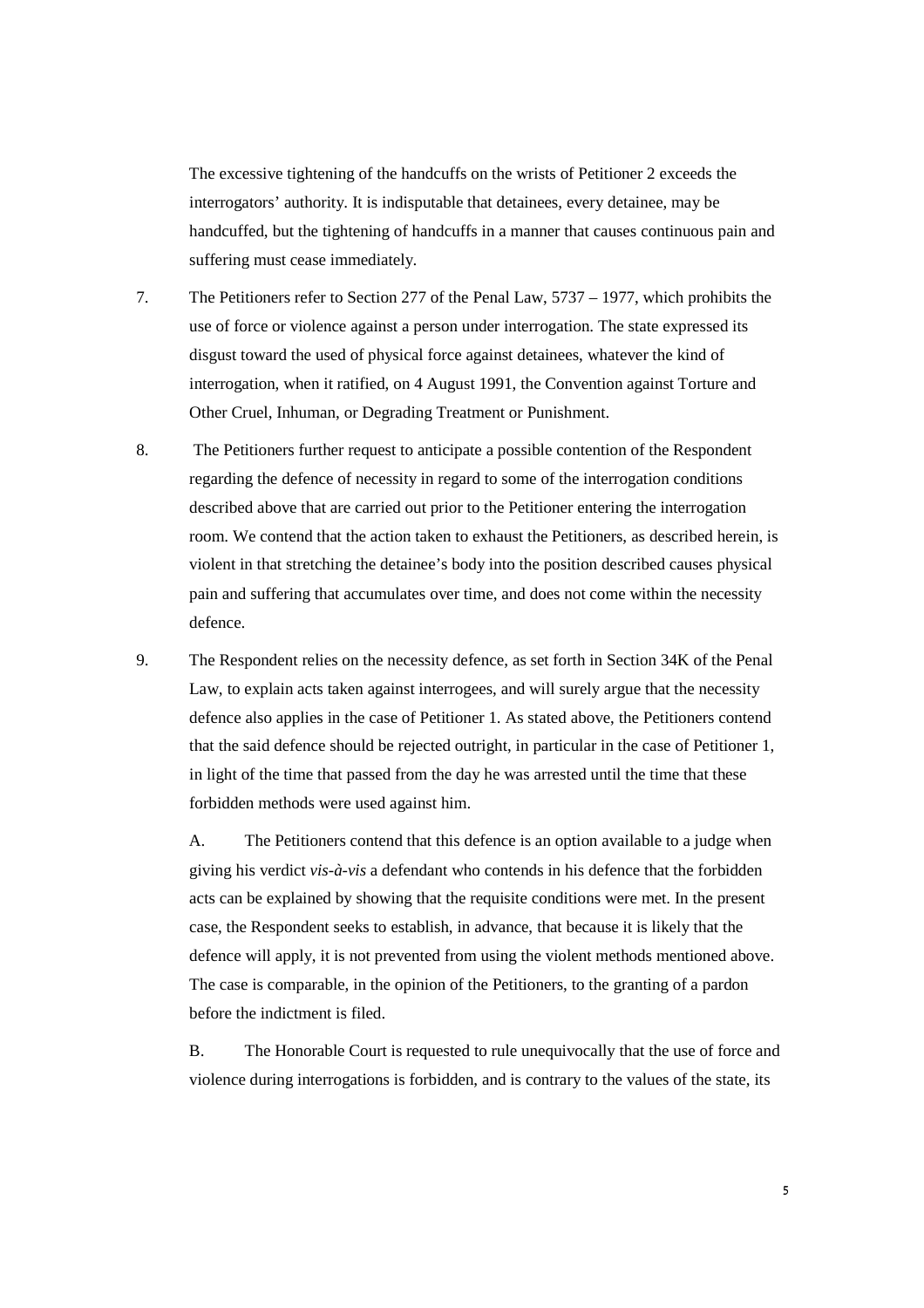aims and its "credo", even if the said violence is used systematically against persons who are suspected of crimes against its existence.

C. The Petitioners contend that it is unnecessary to decide on the status of the necessity defence at this stage of the hearing. If the Respondent believes that the interrogators can successfully raise and prove the defence when an indictment is filed for the forbidden acts that they committed against Petitioners 1 and 2, they should make their arguments at that time, but not before. The Honorable Court is requested to deny as premature the Respondent's request, which most certainly will be made, and not decide the question of whether the necessity defence applies herein, so long as there is no judicial proceeding hearing the charges in such an indictment. The Respondent's contention is premature.

D. The Petitioners request the Honorable Court to make an analogy from another situation, where a defendant facing criminal charges raises the insanity defence. The fact that the defendant can at a later time argue that he is not capable of standing trial because he was not sane at the time he committed the offense, does not prevent the prosecution from filing the indictment against him, even if there is evidence to support the contention prior thereto. In giving its verdict on a defendant who argues that he committed the offense because the action he took was done out of necessity, the court must also examine the conditions that provide an excuse for the offense, as it does regarding a contention that a defendant is incapable of standing trial for reasons of insanity.

10. A. In the alternative, the Petitioners will contend that the necessity defence is not applicable in the present case because the element of immediacy, which is set forth in the defence, is missing.

B. The necessity defence is a defence given to an individual who encounters a situation that he could not have anticipated, who acts immediately to repress the immediate danger, and cannot form the basis for an action of a state agency that is taken systematically and planned in advance.

11. The interrogation methods described in this petition violate, in the opinion of the Petitioners, the fundamental right to bodily integrity and dignity. The Petitioners content that the Respondent does not have the authority to violate this fundamental right of the Petitioners. Violation of a person's basic rights is allowed only in the conditions set forth in a law that "conforms with the values of the State of Israel, is intended for a proper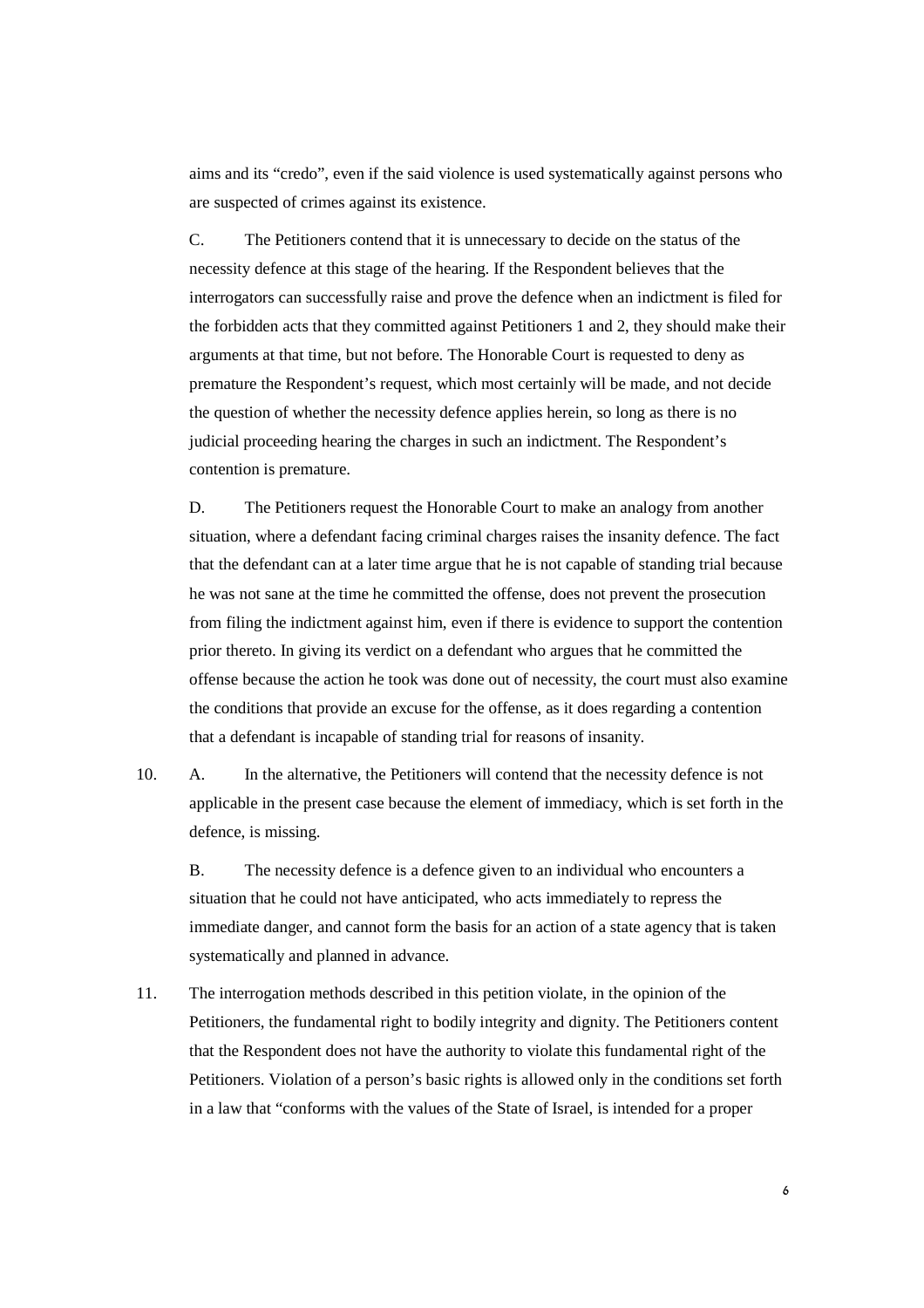purpose, and in an extent no greater than necessary." The Honorable Court is requested to adopt the Petitioners' position that no such law exists in the State of Israel.

The Court is also requested to apply the common law set forth in Reh. 9/83, *Military Appeals Court et al. v. Vaknin.* This judgment confirms the earlier decision of the Honorable Court regarding the illegality of exercising physical pressure against detainees. In HCJ 355/79, *Katlan et al. v. General Security Service, Piskei Din* 34 (3) 294, the Court held that a detainee may not be forced to take an enema against his will. In *Vaknin,* the Court held:

> **The meaning of the above is that Military Police officers cannot carry out a violent act of the kind described against the Respondent. In this matter, I am not disregarding the purpose, for which the act was taken, that is, the attempt to prevent the smuggling of drugs into a military detention facility. This court heard a similar case in HCJ 355/79… and surveyed there the nature of the conflicting interests in such circumstances, and the right of a person to bodily integrity and dignity, on the one hand, and the interest of the proper administration of the detention facilities and reducing the plague of drugs inside those facilities, on the other hand (see** *Ibid.* **at page 303, facing letter A). I agree that, as was held in the above HCJ 335/79… that the solution of this dilemma cannot be by carrying out an illegal act.**

12. Therefore, the Honorable Court is requested to give the orders requested and to make them absolute.

Jerusalem, 19 July 1996

\_\_\_\_\_ *[signed]*  Andre Rosenthal, Attorney Counsel for the Petitioners